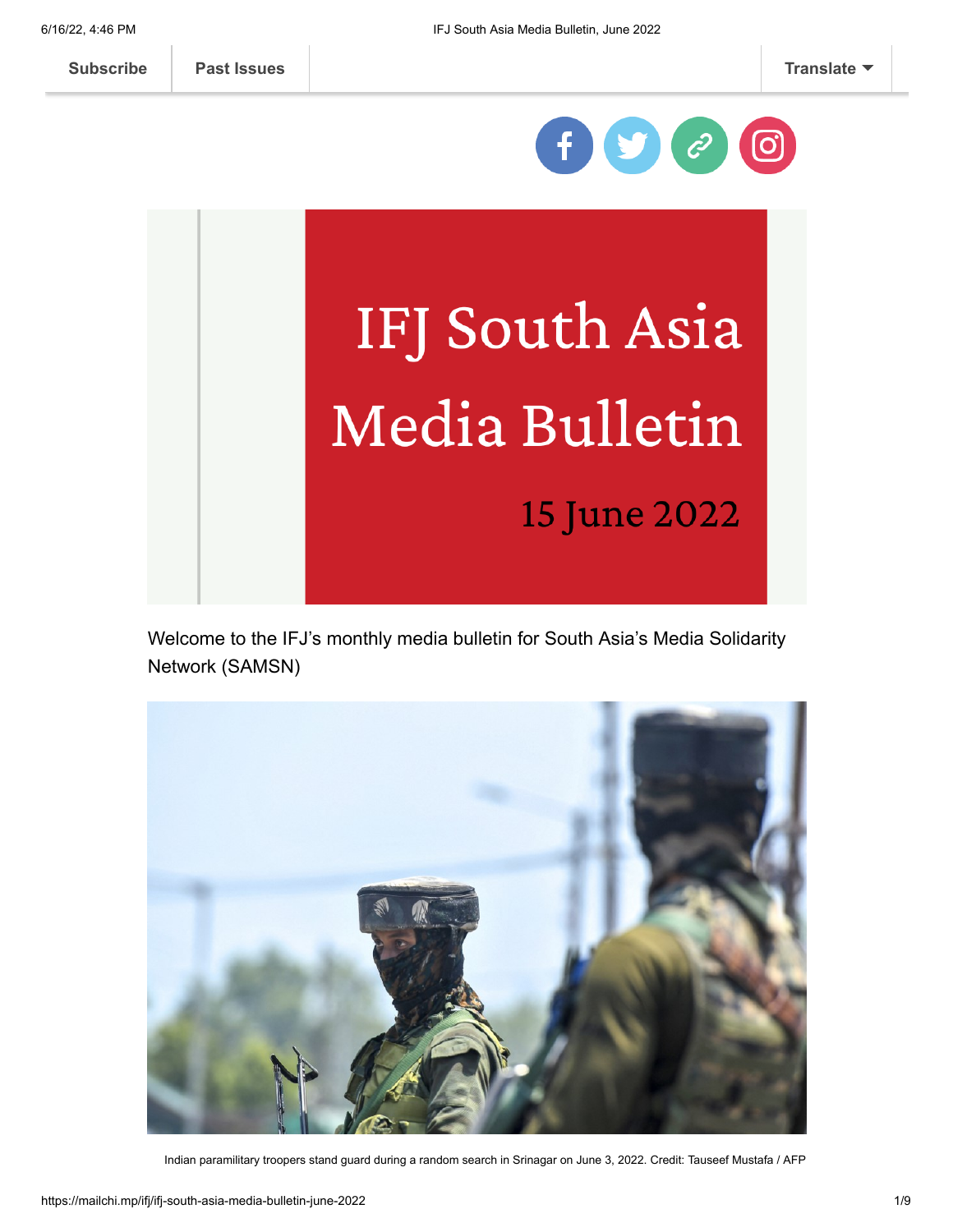### **In Focus: Silence in Jammu and Kashmir**

Journalism in Jammu and Kashmir (J&K) is increasingly under threat. With mounting incidents of detainment and legal action as local authorities retaliate against critical reportage, journalists and media workers in the region work in fear of an ever-growing target on their backs.

On June 2, the interim editor of The Kashmir Walla, Yashraj Sharma, was summoned in regard to an opinion article published on the online news portal by Abdul Aala Fazili, a PhD student at the University of Kashmir on November 6, 2011. The article titled *The Shackles of Slavery Will Break'* was published when Sharma, who joined The Kashmir Walla in 2018, was just 12 years old. The State Investigation Agency of J&K's police filed a case against The Kashmir Walla, the article's author, and The Kashmir Walla's principal editor Fahad Shah. Shah, who has [faced](https://www.ifj.org/media-centre/news/detail/category/press-releases/article/india-kashmir-walla-editor-jailed-under-draconian-public-safety-act.html) multiple charges since his initial arrest on February 4 and was sentenced under Jammu and Kashmir's Public Safety Act (PSA) on March 14, has already been questioned about the article. As the region's PSA [allows](https://www.ifj.org/media-centre/news/detail/category/press-releases/article/india-kashmir-walla-editor-jailed-under-draconian-public-safety-act.html) up to two years detainment without trial, it is unclear when Shah will be released.

Since August 5, 2019, when the Indian Government [revoked](https://www.bbc.com/news/world-asia-india-49234708) Article 370 of the Indian Constitution acknowledging the special status of the J&K state, the region has seen an intensification of attempts to silence critical voices within the media, with widespread attacks, arrests, intimidation, and legal harassment. With the fear of reprisal threatening, one prominent Kashmiri journalist said that they did not wish to be named in any publication, including by the IFJ. This fear has forced dozens of Kashmiri journalists to [flee](https://indianexpress.com/article/india/govt-curbs-choking-media-in-jk-press-council-panel-7818409/) the valley in recent months.

January's shutdown of the Kashmir Press Club (KPC), the largest elected trade body representing the region's journalists, was another **[blow](https://www.ifj.org/media-centre/news/detail/category/press-releases/article/india-kashmir-press-club-forcibly-shutdown.html#:~:text=Following%20the%20raid%2C%20the%20regional,handed%20back%20to%20the%20government.)** that lowered the confidence of the journalists in the region. With the KPC shuttered, the J&K government successfully moved to silence many critical voices within the region's independent media. A [fact-finding committee](https://indianexpress.com/article/live-news/top-new-briefing-today-7818559/) of the Press Council of India (PCI) said that "news media in the Jammu and Kashmir region and especially in the Valley is slowly being choked, mainly because of the extensive curbs imposed by the local administration", in a report published in March.

The India chapter of the IFJ's [South Asia Press Freedom Report](https://samsn.ifj.org/SAPFR21-22/463-2/) 2021-22 found that "a fear psychosis gradually grew with the 'taming' of the media through a lethal cocktail of the use and misuse of laws." These included the Disaster Management Act during the pandemic, Section 124A (sedition) and Section 153A (promotion of communal hatred) of the Indian Penal Code, the draconian Unlawful Activities (Prevention) Act (UAPA), the National Security Act, the defamation law, and the Information Technology (Guidelines for Intermediary and Digital Media Ethics Code) Rules of 2021.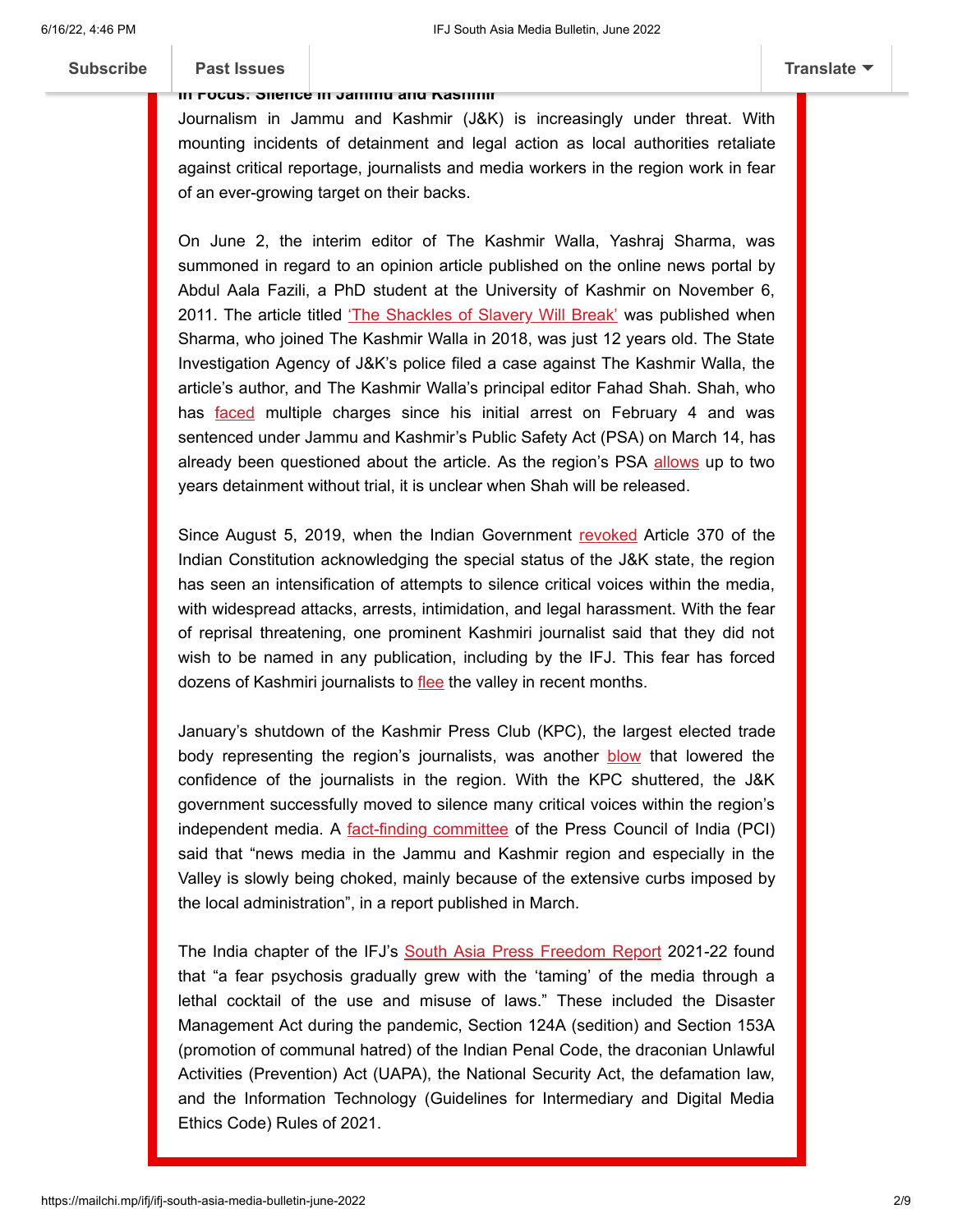| <b>Subscribe</b>                                                                                                       | Past Issues |  | Translate $\blacktriangledown$ |
|------------------------------------------------------------------------------------------------------------------------|-------------|--|--------------------------------|
| • The Federation of Asia-Pacific Journalists (FAPaJ) formed<br>• Taliban enforces strict dress code women broadcasters |             |  |                                |

- **IFJ conducts Gender Equity and Safety training in Pakistan**
- **FNJ observes 20th Memorial Day for murdered journalist Krishna Sen 'Ichchuk'**
- **Civic space and press freedom shrinking in the Maldives**



The newly elected FAPaJ Executive Committee at the IFJ World Congress in Oman. Credit: IFJ

# **The Region**

**Federation of Asia-Pacific Journalists (FAPaJ) formed:** The International Federation of Journalists (IF[J\) formed](https://www.ifj.org/media-centre/news/detail/category/press-releases/article/asia-pacific-federation-of-asia-pacific-journalists-formed-at-ifj-congress.html) the Federation of Asia-Pacific Journalists (FAPaJ) on May 31, comprising members of IFJ affiliates from the Pacific, Western Asia, Eastern Asia, Southern Asia and Central Asia. This is the fourth IFJ regional group of the IFJ, after the European Federation of Journalists (EFJ), the Federation of African Journalists (FAJ) and the Federación de Periodistas de América Latina y el Caribe (FEPALC). Sabina Inderjit, General-Secretary of the India Journalists Union (IJU) and IFJ Vice President, was elected as the first FAPaJ president. Salem Al Jahwari was elected as FAPaJ Vice President unopposed, with Mousa Abdul Nour, Ali Yousef, Mohammad Alhammadi, Leigh Tonkin, Jonathan De Santos and Badri Sigdel elected as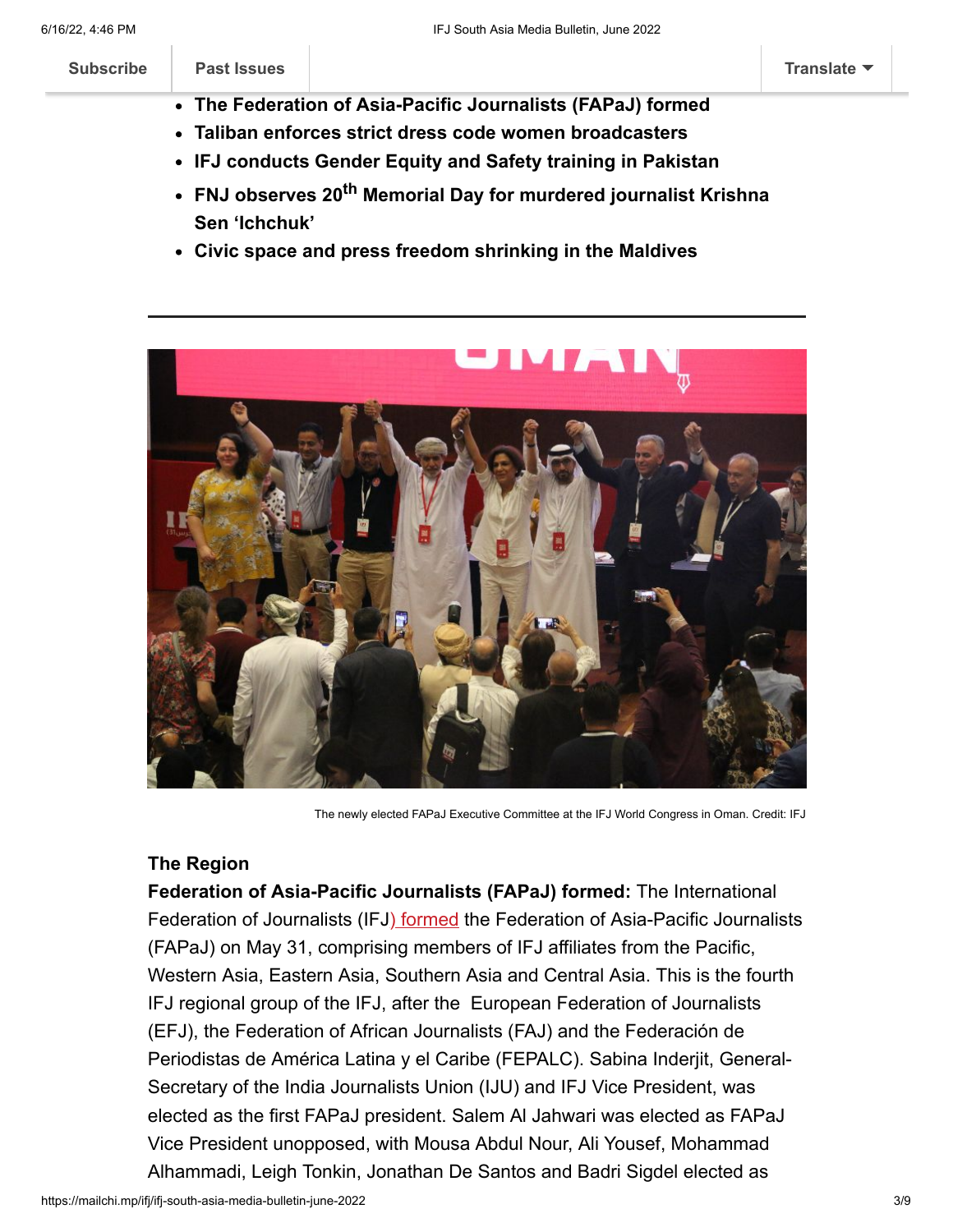m[embers of the Exe](https://us6.campaign-archive.com/home/?u=312d2086b1b5654e5e6957dd9&id=09bc8a5951)cutive Committee. The new federation address of the new federation adopted several several several several several several several several several several several several several several several several s resolutions, including voting unanimously to condemn the increasing assaults **[Subscribe](http://eepurl.com/gc5SZD) Past Issues [Translate](javascript:;)**

on the press in countries in the region including Afghanistan, Nepal, India, Myanmar, and Hong Kong. The FAPaJ also expressed its commitment to protecting the right to free speech, strengthening free expression online and fighting against laws which lead to internet shutdowns.

### **National Issues**

**Afghanistan:** In a further harsh restriction on Afghanistan's media, the Taliban [issued](https://www.ifj.org/media-centre/news/detail/category/press-releases/article/afghanistan-taliban-introduce-new-restrictions-for-women-broadcasters.html) a decree on May 19 instructing all female television anchors and broadcast journalists to cover their faces on air. The Taliban's Ministry for the Propagation of Virtue and the Prevention of Vice issued the decree effective from May 21, designating the regulation 'final and [non- negotiable'. The day following](https://www.hindustantimes.com/world-news/taliban-orders-women-tv-anchors-to-cover-their-faces-on-air-101652967003461.html) the new directive, female journalists from three Afghan media organisations defied the orders and broadcast with their faces visible but began to adhere to the order after threats from the Taliban.

**Bhutan:** 15 journalists [participated](https://www.facebook.com/bhutanmedia) in a two-day capacity development workshop that aimed to increase knowledge and understanding of the functioning of Civil Society Organizations (CSOs), offering an insight into the integral role CSOs play within the media. The workshop, organised by the Bhutan Media Foundation, also discussed how CSOs can actively collaborate and

**Bangladesh:** Journalist Fazle Elahi, editor of Dainik Parbatya Chattogram and Pahar 24.com, was **[arrested](https://thereport.live/journo-elahi-to-get-justice-ensures-info-minister)** on June 8 under Bangladesh's draconian Digital Security Act (DSA), before being [granted bail](https://thereport.live/journo-elahi-to-get-justice-ensures-info-minister) the same day. The Rangamati Senior Judicial Magistrate granted instructed Elahi to appear before the Chattogram Cyber Tribunal within seven days. A new report, titled 'The Unending Nightmare: Impacts of Bangladesh's Digital Security Act 2018', [revealed](https://www.thedailystar.net/news/bangladesh/news/indiscriminate-use-dsa-behind-increased-number-accused-report-3010671) that an average of 32 people, including journalists and media workers, were detained each month between April 2021 and February 2022 month in 2021 and 2021.

**India:** Tripura police officer, Arindam Roy, was **[suspended](https://nenow.in/north-east-news/tripura/tripura-police-official-suspended-torturing-video-journalist.html)** on May 18 for allegedly torturing Nitai Dey, a journalist with a Guwahati-based news portal. Dey was arrested on May 17 while covering the impacts of the nation's fuel shortage, under Section 90 of the Tripura Police Act. The journalist filed a complaint following his release on bail, accusing the police of forcing him to drink alcohol to prove he was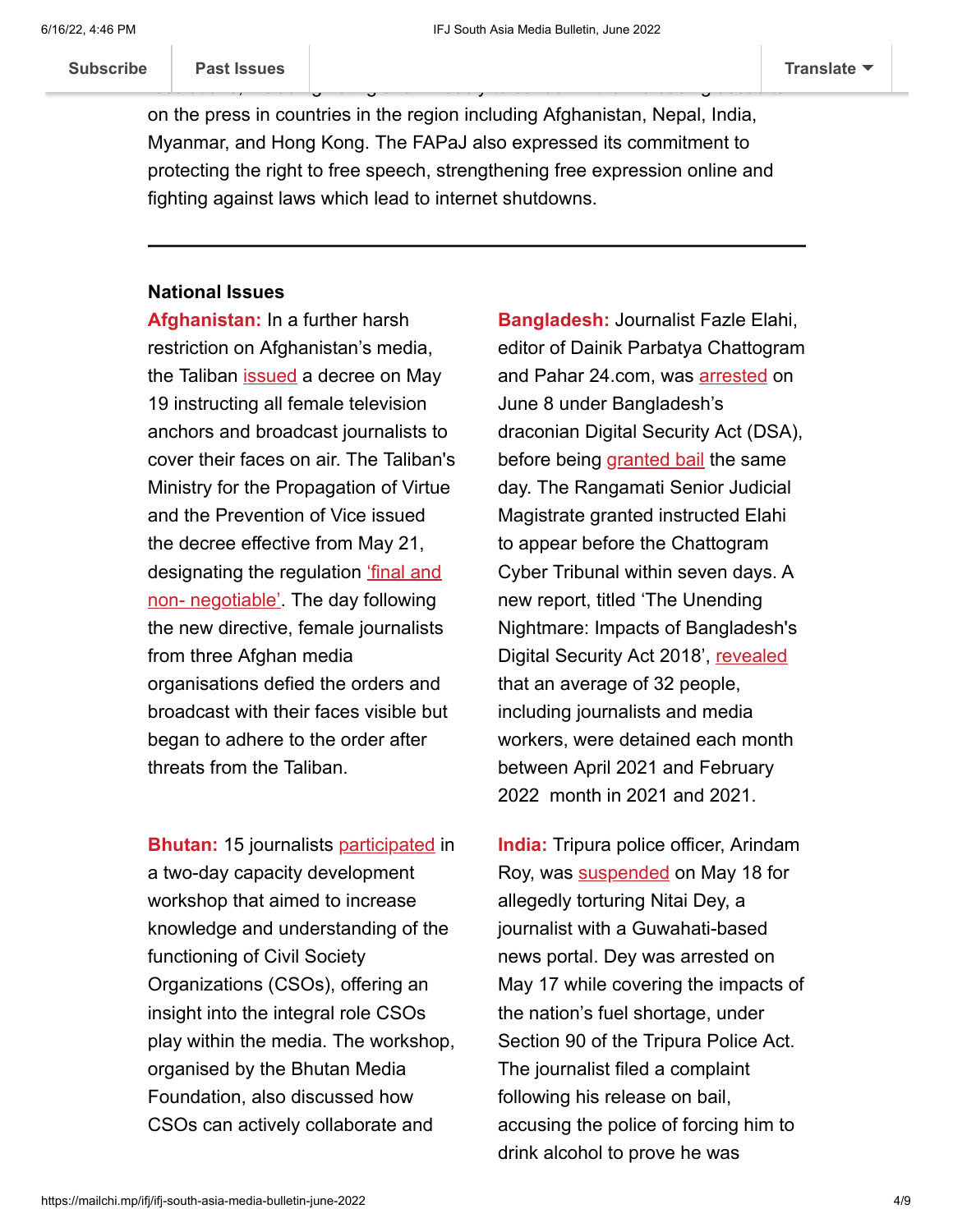custody.

Subscribe | Past Issues

journalists. **[Subscribe](http://eepurl.com/gc5SZD) Past Issues [Translate](javascript:;)**

**Maldives:** A recent monitoring report by CIVICUS has found the state of civic space in the **[Maldives](https://monitor.civicus.org/country/maldives/)** is shrinking, on review of freedom of press and expression, media rights and human rights indicators. Incidents noted in the report include the June 1 intimidation of a VNEWS video journalist, the threatening of journalists and media workers on [May 29 when a group forcibly](https://samsn.ifj.org/maldives-mihaaru-journalists-harassed-at-office/) entered the office of Maldivian news outlet Mihaaru, and police harassment of journalists 'India Out' campaign protest on May 18.

**Pakistan**: The Federal Ministry for Information and Broadcasting has [drafted](https://propakistani.pk/2022/05/25/govt-proposes-25-increase-in-media-advertisements/) a proposal to increase the rates of advertisements for newspapers and magazines by 25 per cent. During a meeting with a delegation of the Council of Pakistan Newspaper Editors on May 24, Information Minister Marriyum Aurangzeb said that the draft proposal had been sent to the Prime Minister Shehbaz Sharif, and stated that the incumbent government believes in the complete freedom of press and expression, promising to resolve issues faced by the media.

**Nepal:** The Federation of Nepali Journalists (FNJ) [held](http://www.fnjnepal.org/np/news/239) a meeting to pay tribute to murdered journalist Krishna Sen 'Ichchuk' on the twentieth anniversary of his death. During the meeting, the FNJ president, Bipul Pokhrel, called for an end to impunity for crimes against journalists in Nepal. According to the FNJ's documentation, a total of 38 journalists have been killed since the Maoist insurgencies begin in Nepal in 1996. Khrishna Sen, the editor of Janadisha, a pro-Maoist weekly newspaper, was arrested by police [on May 20, 2002, and was held in](https://peoplepill.com/people/krishna-sen) custody for one week before his death, with his body never returned to relatives.

intoxicated and assaulting him in

**Sri Lanka:** Several members from the political party Sri Lanka Podujana Peramnua have been [accused](https://www.republicworld.com/world-news/rest-of-the-world-news/sri-lanka-several-mps-accused-of-confronting-journalists-covering-parliamentary-events-articleshow.html) of confronting journalists during parliamentary events on May 17. Prageeth Perera, Chairman of the Sri Lanka Parliament Journalists Association, and journalist Kasun Samaraweera, filed a complaint with Welikada police, after the members allegedly harassed them and confiscated their mobile phones. Perara and Samaraweera claimed that footage they had shot during the day was deleted before their devices were returned by the Sergeant-at-Arms in Parliament.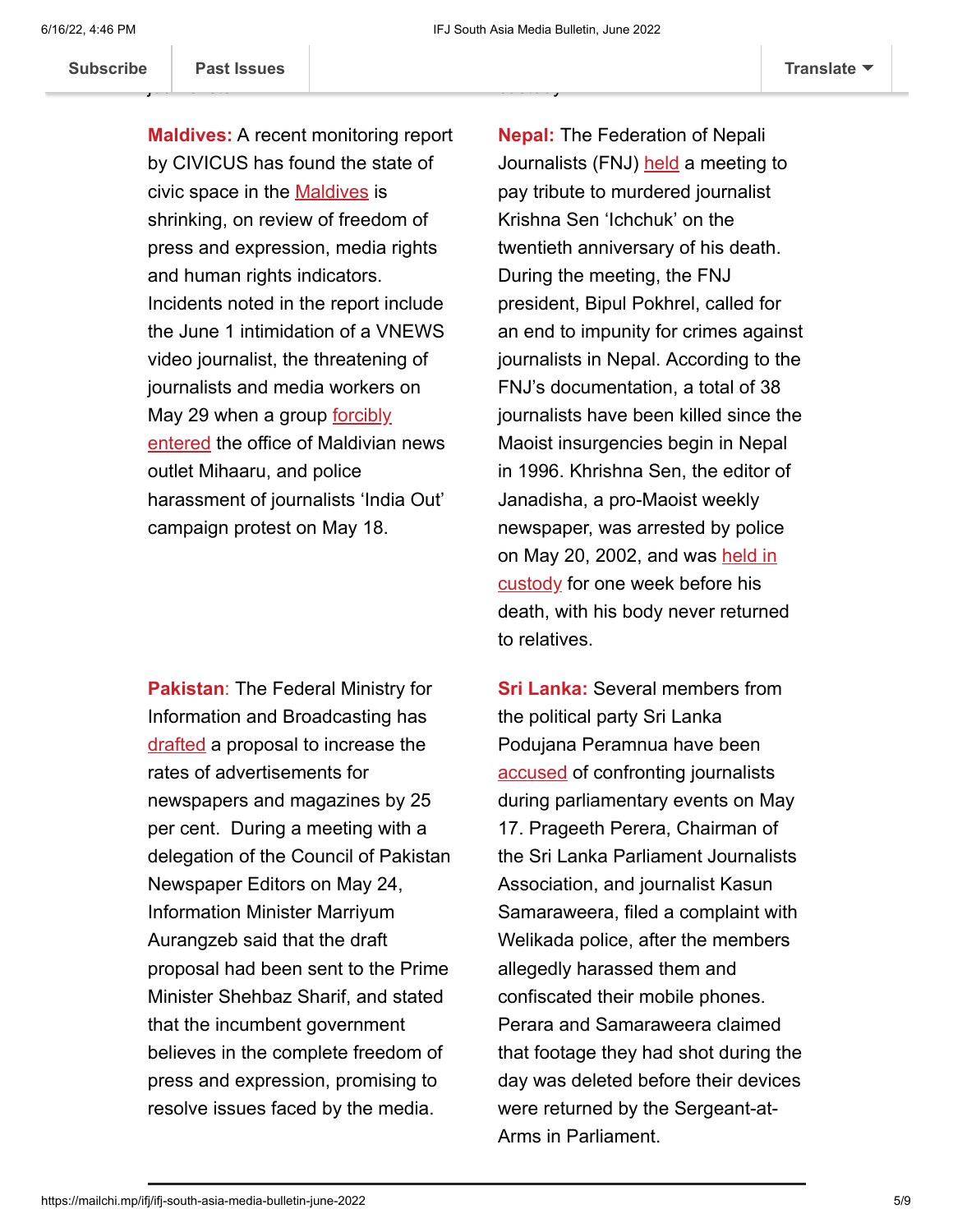**M[edia Rights Viola](https://us6.campaign-archive.com/home/?u=312d2086b1b5654e5e6957dd9&id=09bc8a5951)tions [Subscribe](http://eepurl.com/gc5SZD) Past Issues [Translate](javascript:;)**

The IFJ recorded 20 media rights violations in the South Asia region from May 15 to June 15, including the killing of DBC News journalist Abdul Bari from Bangladesh on June 8 and the suspected murder of Indian journalist Subhash Kumar Mahto on May 20. Police are investigating both cases and the reasons for their murders are still unknown.

Four attacks on journalists and the media were recorded including the assault of Afghan journalist Reza Shahir on June 3, the intimidation of journalists associated with Maldivian news outlet Mihaaru on May 29, and the attacks to media workers in Pakistan during protests by members of the Pakistan Tehreek e Insaf party on May 25 and 26. Six arrests and 5 incidents of harassment were documented; in Afghanistan, Taliban intelligence agencies detained three media workers in Kabul and Herat for their reporting while two Afghan journalists, Ali Akbar Khairkhwa and Jamaluddin Deldar reportedly 'disappeared'. Bangladeshi journalist Fazle Elahi, the editor of Dainik Parbatya Chattogram, was **[arrested](https://thereport.live/journo-elahi-to-get-justice-ensures-info-minister)** on June 8 under the nation's Digital Security Act. Cases of harassment included the summoning of Caravan journalist Shahid Tantray by Jammu and Kashmir police, threats against Laxman Sunar of the FNJ Parbat branch in Nepal, harassment of journalists in the Maldives during the 'India Out' campaign on May 18, and legal proceedings against the interim editor of The Kashmir Walla, Yashraj Sharma, on June 2.

The suspension of mobile internet services in parts of Srinagar was documented as an internet shutdown. The Taliban's enforcement of a new directive requiring all-female television broadcasters to cover their faces while on-air and an FIR against Alt News co-founder Muhammad Zubair were recorded as misuses of law.

| <b>Violations by Type</b> |   |  |
|---------------------------|---|--|
| Killing                   | 2 |  |
| Arrest/Detention          | 6 |  |
| Attack                    | 4 |  |
| Censorship                | O |  |
| Harassment                | 5 |  |
| Internet Shutdown         | 1 |  |
| Law                       | 2 |  |
| <b>Fconomic Pressure</b>  |   |  |
|                           |   |  |

| <b>Violations by Country</b> |   |  |  |  |
|------------------------------|---|--|--|--|
| Afghanistan                  | 7 |  |  |  |
| Bangladesh                   | 2 |  |  |  |
| Bhutan                       | 0 |  |  |  |
| India                        | 6 |  |  |  |
| Maldives                     | 2 |  |  |  |
| Nepal                        | 1 |  |  |  |
| Pakistan                     | 1 |  |  |  |
| Sri Lanka                    | 1 |  |  |  |
|                              |   |  |  |  |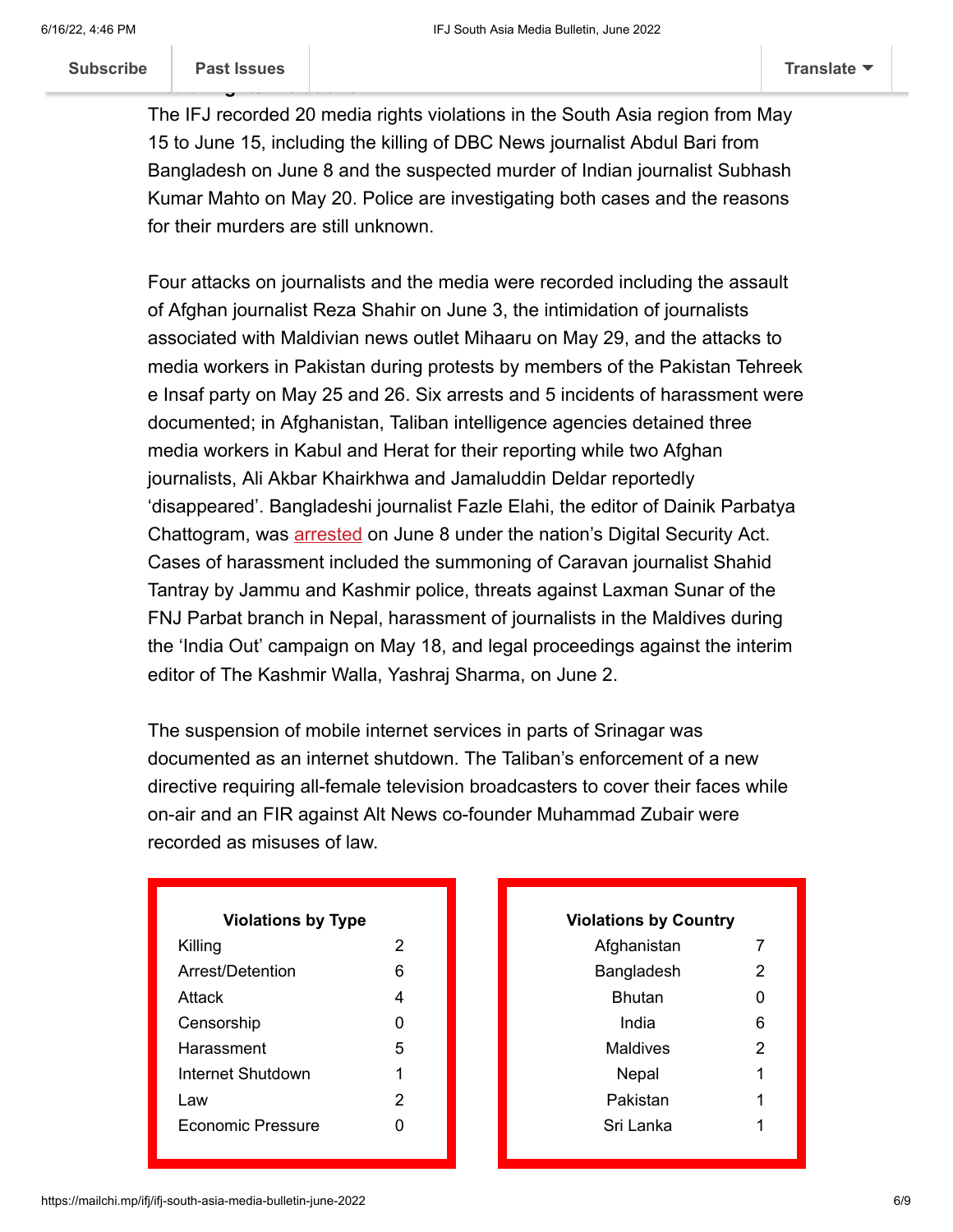### **Featured Action**

**Nepal:** The FNJ **conducted** a three-day workshop on 'Countering Misinformation and Disinformation' on May 20, 22 and 25. During the workshop, the participants and facilitators discussed identifying, dealing with, and avoiding misinformation. The training also discussed the impact of misinformation on both the media and the public, particularly in light of the Covid-19 pandemic.

**India:** The National Union of Journalists (India) [observed](https://www.facebook.com/nujindia) the thirtieth Hindi Journalism Day with a discussion program titled 'Future of Indian Journalism', paying tribute to notable journalists and contributors to the media industry. Hindi Journalism Day is held on May 30 each year to celebrate the beginning of the first Hindi language newspaper in India, Udant Martand, which was first published in 1826.

**Pakistan:** The IFJ conducted a two-day 'Gender Equity and Safety Training' workshop in Pakistan on May 30-31, in partnership with Lahore Press Club, with 27 women journalists participating. The first day included a discussion of concepts and issues related to gender equity, journalists' rights, gender safety, and combating sexual harassment in the workplace, while the second day's program included safety in the field, and campaigning for equity and safety. The IFJ's Pakistan Gender Coordinator, Lubna Jerar Naqvi, and freelance journalist Fatima Zakir facilitated the training.

## **IFJ Blog**

At the 31st World Congress of the International Federation of Journalists (IFJ), Sandhya Ekneligoda, the wife of the missing journalist, Prageeth Ekneligoda, spoke against impunity for the officials who are responsible for the disappearance of her husband. Read her speech in full [here.](https://www.ifj.org/media-centre/blog/detail/category/articlesblogs/article/sri-lanka-end-impunity-and-injustice-for-crimes-against-journalists.html)

## **IFJ At Work:**

**IFJ releases special Afghanistan newsletter:** On April 20, the IFJ released a [special newsletter](https://mailchi.mp/ifj/ifj-covid-19-weekly-656575) telling the story of eight months of solidarity with Afghan media workers. The bulletin compiles key actions carried out by the IFJ and its affiliates all over the world, including in Pakistan, New Zealand, and India, to assist Afghanistan's media community in the aftermath of the Taliban's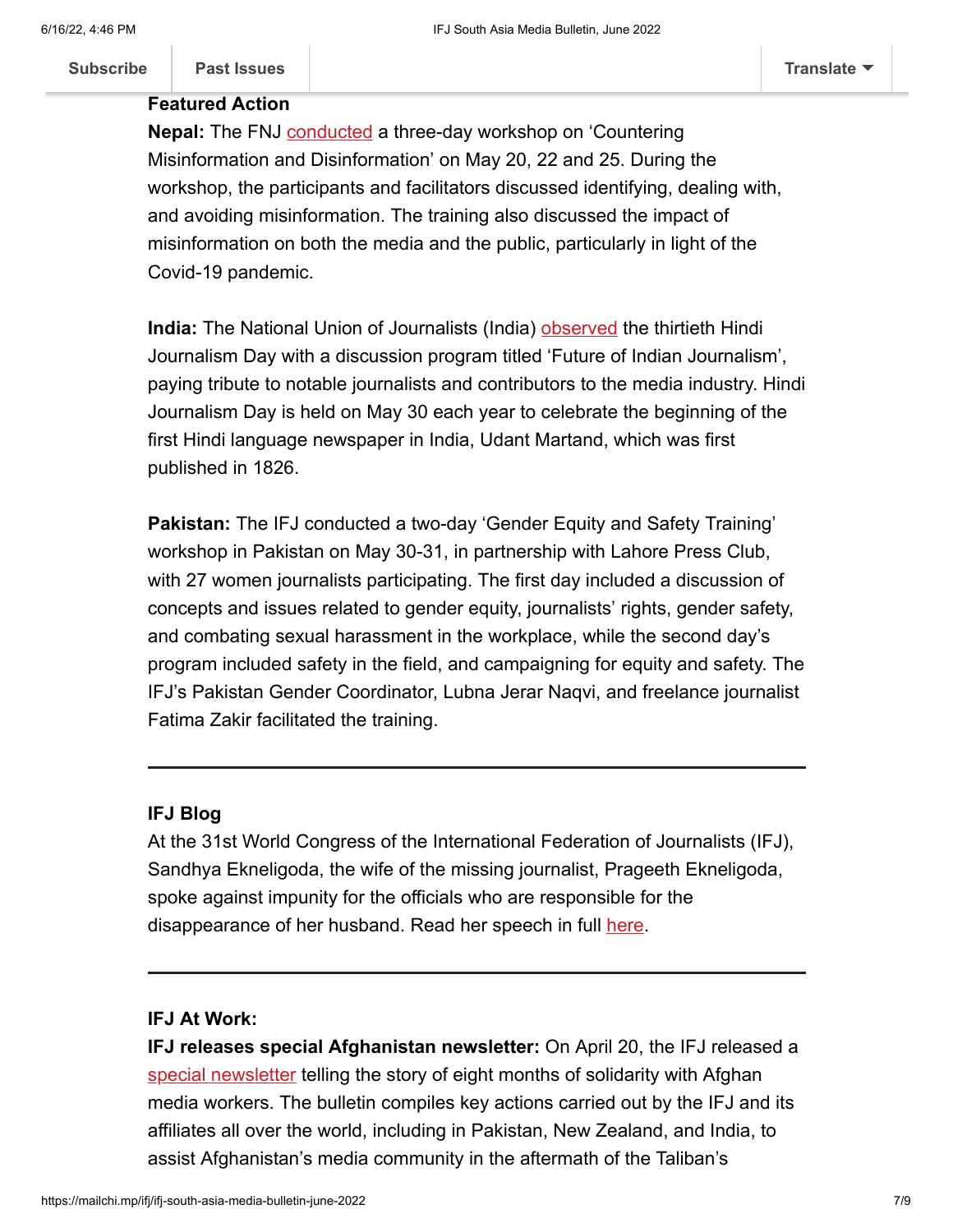takeover. **[Subscribe](http://eepurl.com/gc5SZD) [Past Issues](https://us6.campaign-archive.com/home/?u=312d2086b1b5654e5e6957dd9&id=09bc8a5951) [Translate](javascript:;)**

**IFJ partners with ANJU on media rights monitoring:** The IFJ and the Afghanistan National Journalists Union (ANJU) have partnered to implement a media rights monitoring project in Afghanistan from July 1, 2022, to October 15, 2022, supported by Norsk Journalistlag. The project aims to contribute to enhancing journalists' safety by improving media rights monitoring practices and advocating for media rights through research and publications.

### **FROM THE MEDIA**

- India's draconian sedition law – [Modern Diplomacy](https://moderndiplomacy.eu/2022/05/29/indias-draconian-sedition-law/?fbclid=IwAR0yyP3eiNY5J4Qhk9kPUSU94-zFzx3Zx7vw-ZEDg8X4K2ydFjlR8Yn2-IY)
- Don't let technicalities get in the way of free press  $-$  [The Daily Star](https://aus01.safelinks.protection.outlook.com/?url=https%3A%2F%2Fwww.thedailystar.net%2Fviews%2Feditorial%2Fnews%2Fdont-let-technicalities-get-the-way-free-press-3044156&data=05%7C01%7Cadvocacy%40ifj-asia.org%7Cb6a4bb620783437ede3d08da4ddc3fe9%7Ca2cc74e52d8b40f4b84f4b1e5d6fbd8c%7C0%7C0%7C637907905595778821%7CUnknown%7CTWFpbGZsb3d8eyJWIjoiMC4wLjAwMDAiLCJQIjoiV2luMzIiLCJBTiI6Ik1haWwiLCJXVCI6Mn0%3D%7C3000%7C%7C%7C&sdata=H6m%2BF5beGqAJi%2Bz95HOOlc%2F4E78gDiJ3sIF9DZSZ6Y8%3D&reserved=0)
- Reviewing Peca – [The News International](https://aus01.safelinks.protection.outlook.com/?url=https%3A%2F%2Fwww.thenews.com.pk%2Fprint%2F965656-reviewing-peca&data=05%7C01%7Cadvocacy%40ifj-asia.org%7Cb6a4bb620783437ede3d08da4ddc3fe9%7Ca2cc74e52d8b40f4b84f4b1e5d6fbd8c%7C0%7C0%7C637907905595778821%7CUnknown%7CTWFpbGZsb3d8eyJWIjoiMC4wLjAwMDAiLCJQIjoiV2luMzIiLCJBTiI6Ik1haWwiLCJXVCI6Mn0%3D%7C3000%7C%7C%7C&sdata=Fn%2FiIu%2Fyzr5kWFAD%2Bcln09oWlsSh6Yxa9FVddz68SuI%3D&reserved=0)
- 'Editor Missing': An insider's view of the division that has split India's national media – [Scroll.in](https://amp.scroll.in/article/1025733/editor-missing-an-insiders-view-of-the-division-that-has-split-indias-national-media)
- Legal requirements for making a YouTube channel in India – [Lexology](https://www.lexology.com/library/detail.aspx?g=37e19548-6689-41d6-ab9b-dd416fccbeaa)
- Whose Media Freedom? Whose Media Order? [Newsclick](https://www.newsclick.in/Whose-Media-Freedom-Whose-Media-Order)
- Media in Balochistan  $Daily Times$
- On India's 'sedition' legislation [NEWAGE](https://www.newagebd.net/article/171424/on-indias-sedition-legislation)

### **TAKE ACTION!**

**Register for** *[Digital Safety Snacks online workshop series for journalists](https://pen.org/event-series/digital-safety-snacks/)* **Submit an entry for the Science journalism contest Apply to become a** [WPI fellow](https://worldpressinstitute.org/how-to-apply/) **[Read the IFJ's South Asia Press Freedom Report 2021-22 –](https://samsn.ifj.org/SAPFR21-22)** Solidarity and Survival: The Story of South Asia **Apply for** [human trafficking investigation](https://grants.journalismfund.eu/en/modern-slavery-unveiled) grant **Submit entry-** [Banff Centre Mountain Book Competition](https://www.banffcentre.ca/banff-mountain-book-competition) **Submit the proposal-** [Science Journalism Forum 2022](https://sciencejf.com/apply-to-speak/) **Read and share: When home becomes your newsroom –** [The IFJ guide](https://ifj.us6.list-manage.com/track/click?u=312d2086b1b5654e5e6957dd9&id=927173b765&e=d2c9d6b1ad) **to ensure your rights at home #RIGHTSATHOME #SAFETELEWORK**

> **In Solidarity, IFJ Asia-Pacific**

[Stay updated with IFJ -](https://ifj.us6.list-manage.com/subscribe?u=312d2086b1b5654e5e6957dd9&id=09bc8a5951&group[11885][16]=1&group[11897][32768]=1&group[11893][16384]=1) Subscribe